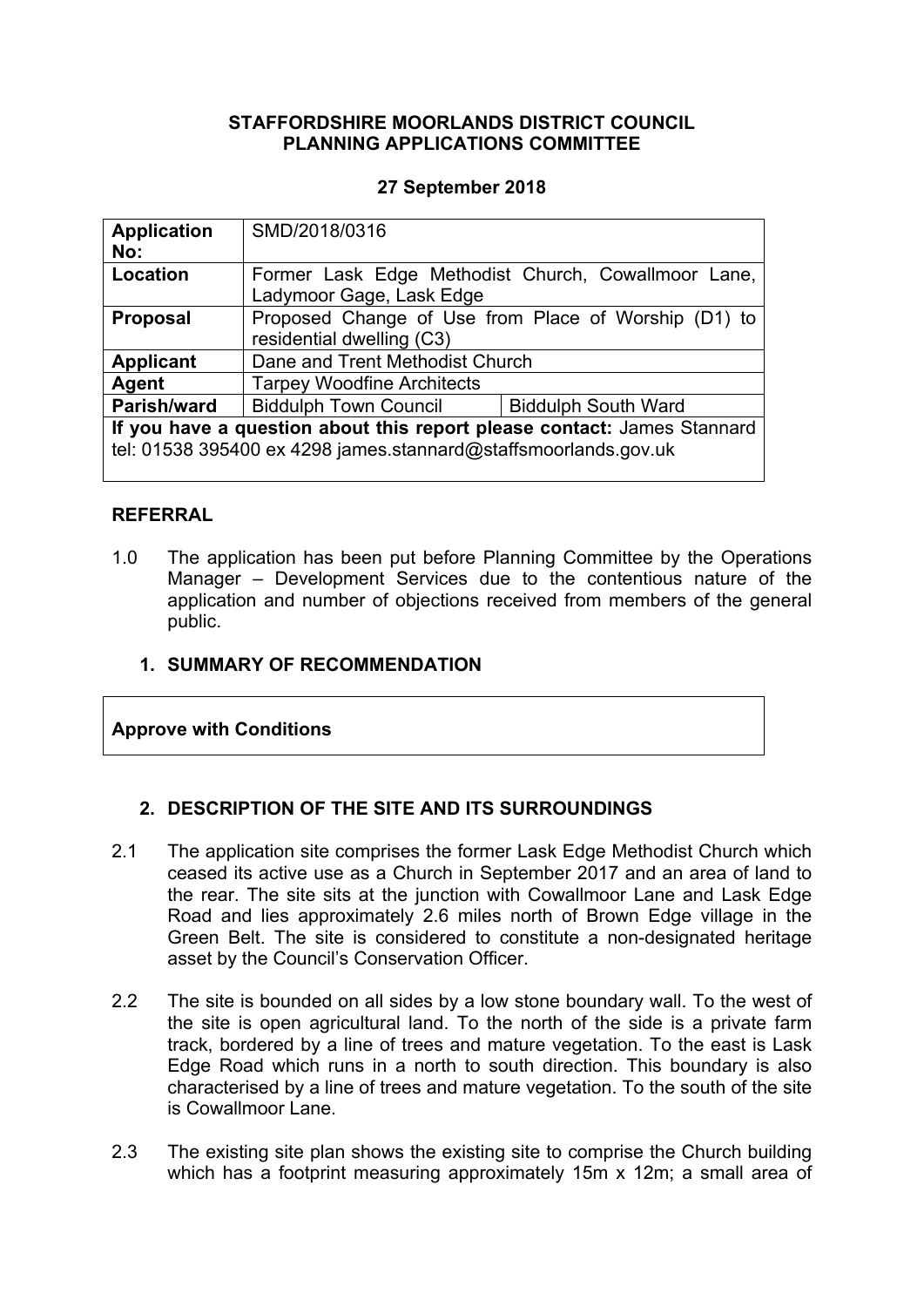ground between the front and side elevations and the public highway; and a larger area of grassland to the rear which extends some 35m beyond the rear elevation of the Church building and spans a width of approximately 25m. The eastern part of this large grassland area measuring approximately 12m x 16m contains a number of gravestones marking the place of rest for deceased residents of the Parish.

- 2.4 A field gate comprises the existing access at the north-eastern corner of the site, approved under SMD/1979/0237, which opens onto the junction where the private farm track and Lask Edge Road meet.
- 2.5 An application to designate the Church as a Listed Building was received by Historic England in June of this year. This application has been assessed and determined, with a copy of the report being issued to the Council on 12th July. The report confirms that whilst the building is of local interest, it does not have any national architectural or historic interest which would warrant it to be listed.

## **3. DESCRIPTION OF THE PROPOSAL**

- 3.1 The application seeks planning permission for a proposed Change of Use from a place of worship (D1 Use Class), to a single residential dwelling (C3 Use Class).
- 3.2 The plans, section and elevations drawing (Ref: 1026-04 Rev A) shows that the resultant dwelling would be a two storey property with a ground floor that comprises an open plan kitchen/dining and living area, a study, and utility room. The first floor would comprise two bedrooms; a bathroom; and a larger master bedroom with en-suite bathroom.
- 3.3 The plans highlight that no significant external changes are proposed to the existing building, with the excepting of roof lights, with key features such as roof times and window openings being retained.
- 3.4 The Proposed Site Plan (Drawing No: 1026-05 Rev E) shows that the pedestrian access to the property would be from the existing front entrance from Cowallmoor Lane. A new vehicular access from Lask Edge Road and driveway is proposed with off street parking provision for two vehicles and turning area. A new pedestrian access from Lask Edge Road is also included.
- 3.5 The Proposed Site Plan shows that the existing graveyard and gate access in the north eastern corner of the site is not included within the proposed Change of Use and would be blocked up. The garden area north of the parking area stands to the west of the graveyard and is marked by a clear boundary.
- 3.6 Section 11 of the Application Form has stated that the details for the disposal of foul sewage and whether it is proposed to connect to an existing sewer is unknown. Due to issues with drainage experienced on other sites for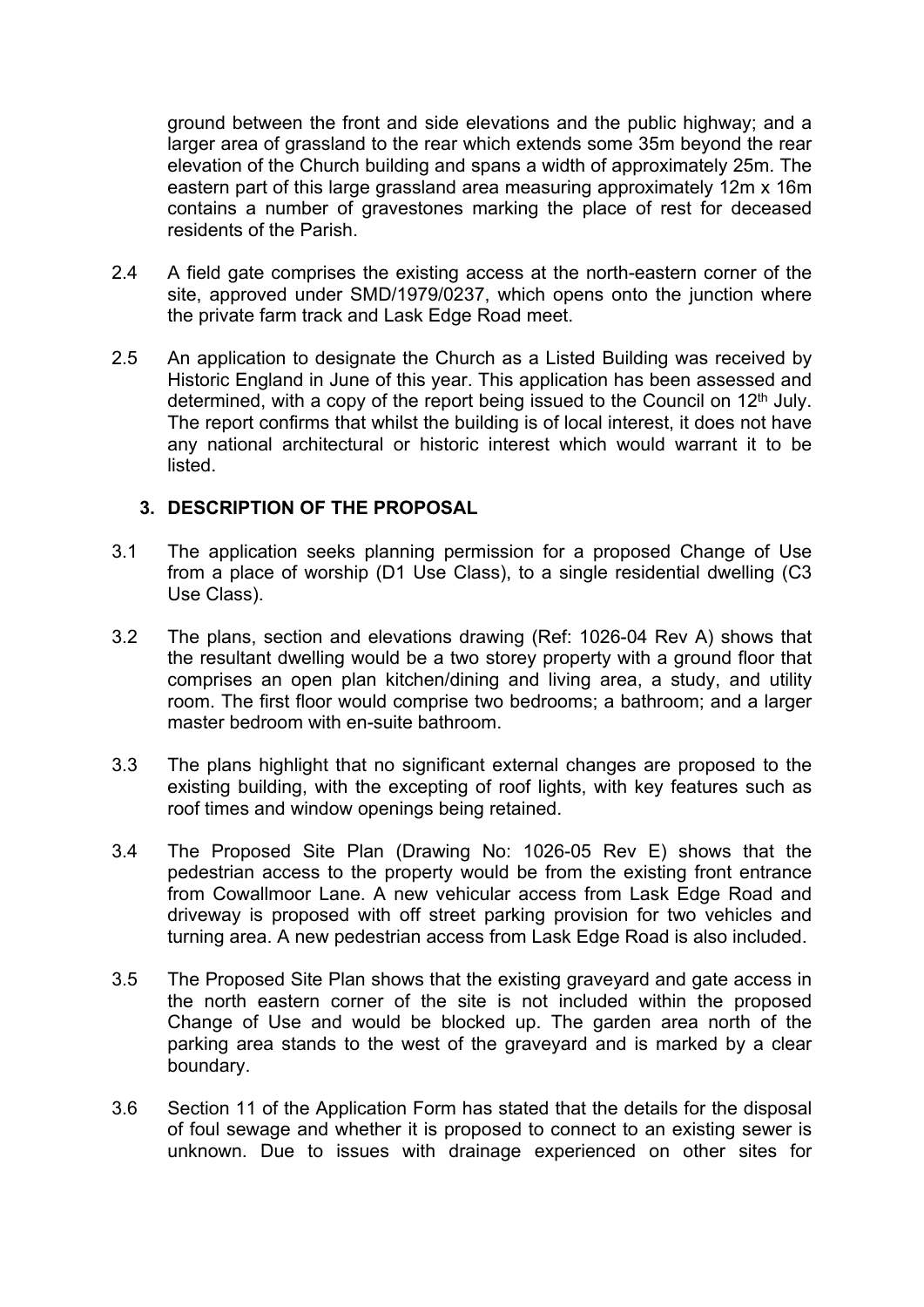residential development within the district, the applicant was advised that this issue should be fully investigated and resolved prior to determination.

3.7 As such, a drainage scheme and subsequent revisions have been submitted by the applicant which has been the subject of consultation with Building Control. The latest drainage scheme is made up of the 'Drainage & External Works Layout' (Drawing Ref: 18378-100-P01) and 'External Works Layout' (Drawing Ref: 18378-101-P1).

# **4. RELEVANT PLANNING HISTORY**

4.1 The site has formed part of the following previous planning applications:

SMD/1979/0237 Vehicular Access to Church (Approved)

# **5. PLANNING POLICIES RELEVANT TO THE DECISION**

- 5.1 The Development Plan comprises of:
	- Saved Local Plan Proposals Map / Settlement Boundaries (adopted 1998).
	- Core Strategy Development Plan Document (adopted March 2014)

## Staffordshire Moorlands Local Plan (1998)

5.2 Development boundaries within the 1998 Adopted Local Plan are still in force until such time as they are reviewed and adopted through the site allocations process.

## Adopted Staffordshire Moorlands Core Strategy DPD (26<sup>th</sup> March 2014)

- 5.3 The following Core Strategy policies are relevant to the application:-
	- **SS1** Development Principles
	- **SS1a Presumption in Favour of Sustainable Development**
	- **SS6** Rural Areas
	- **SS6c Other Rural Areas Strategy**
	- H1 New Housing Development
	- DC1 Design Considerations
	- **DC2** Historic Environment
	- DC3 Landscape Character
	- R2 Rural Housing
	- **NE1** Biodiversity
	- **T1** Development and Sustainable Transport

## National Planning Policy NPPF

- 5.4 The following parts of the National Planning Policy Framework are relevant to this application:-
	- Achieving Sustainable Development Chapter 2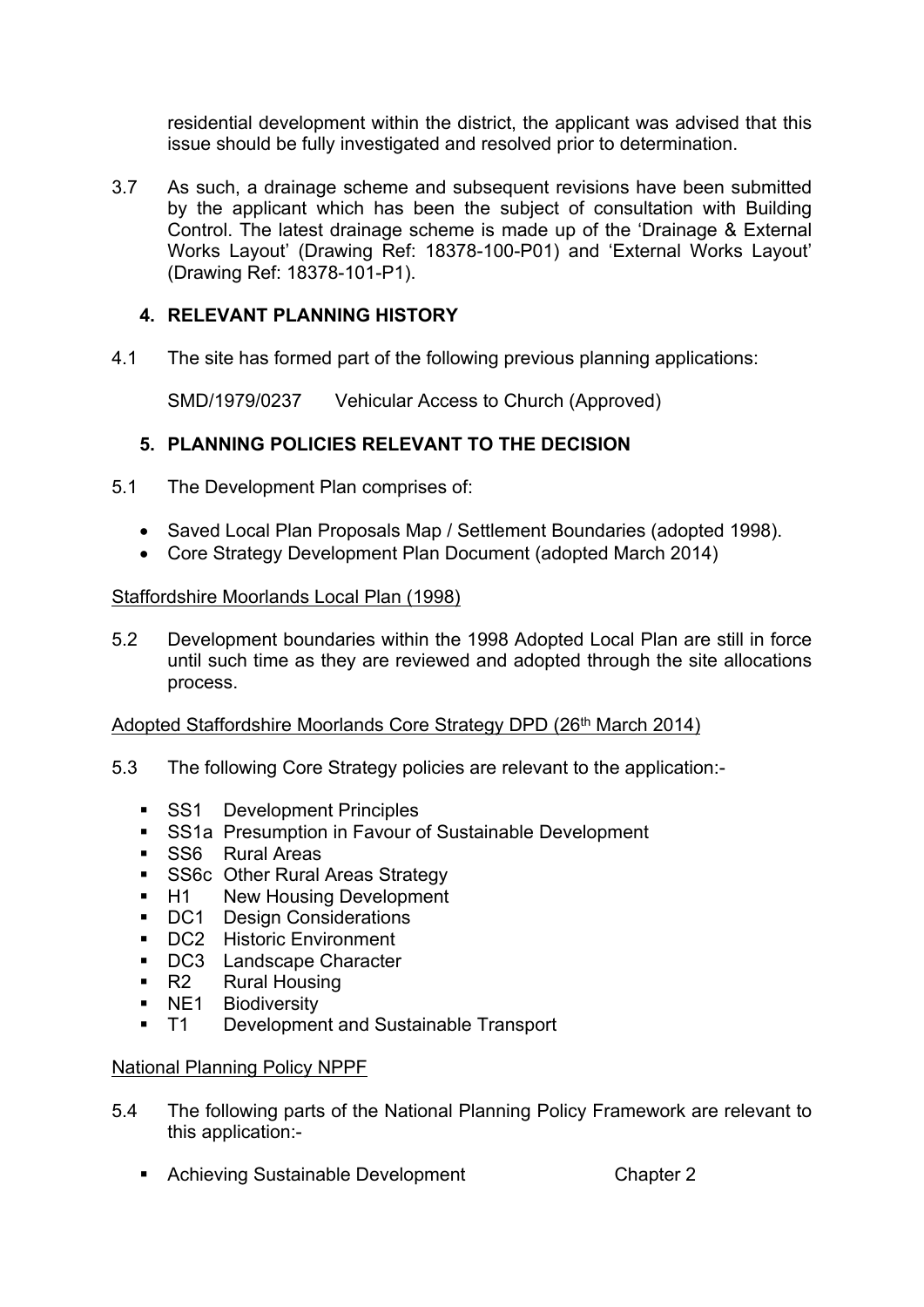|  |  | Delivering a sufficient supply of homes |  |
|--|--|-----------------------------------------|--|
|--|--|-----------------------------------------|--|

- Achieving well-designed places Chapter 12
- Protecting Green Belt Land Chapter 13

Chapter 5

- Conserving and enhancing the natural environment Chapter 15
- Conserving and enhancing the historic environment Chapter 16

# **6. CONSULTATIONS CARRIED OUT**

| Press Notice expiry date: | N/A             |
|---------------------------|-----------------|
| Site Notice expiry date:  | $6th$ July 2018 |

Local residents have been notified by letter.

At the time of writing the report, 40 letters of objection have been received in respect of this application. A summary of the key material objections to the proposed change of use are summarised below:

- Concerns of proximity the driveway and garden area being intrusive to and encroaching on the graveyard and resultant negative impacts on the amenity of visitors to the graveyard
- Strong objection to any disruption to existing graves
- Problems with parking and access on to Lask Edge Road
- Lack of detail regarding boundary treatment between graveyard and curtilage
- No details regarding septic tank or sewerage connections
- No plans included for storage/collection of waste
- Character of existing Chapel will be significantly altered, any proposals should be sympathetic to the existing building
- Lask Edge Chapel should be treated as a Listed Building

# **Biddulph Town Council**

Approve – subject to clarification on whether this was consecrated ground.

# **Conservation Officer**

Initial Response 3rd July:

This would definitely qualify as a non-designated heritage asset under the terms of the NPPF. It is an historic and characterful building in an extremely prominent location. Both changes to the exterior and setting should be under close scrutiny. I feel that you should have a heritage statement with this application to describe its historic significance and allow us to ensure that the key significance relating to the building is retained. The Council's design guidance on Conversions is relevant (and new design guidance).

- There are some issues that I would pick up at this stage:
- Staffordshire blue clay tiles should be retained on the roof not concrete.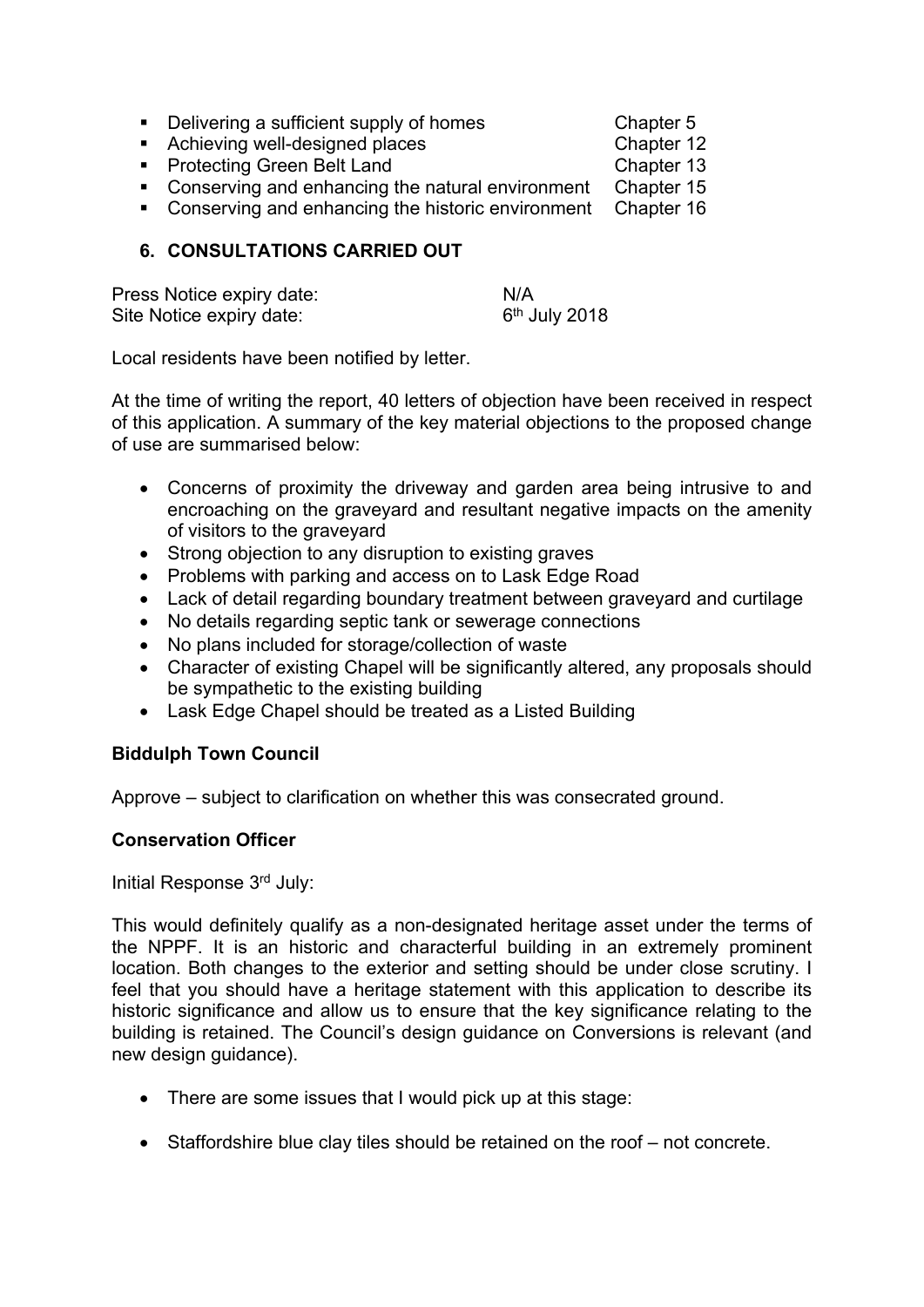- Windows need to be assessed and significance ones retained (secondary glazed if necessary) to retain stained glass. Poorly detailed windows and loss of historic glass will harm the building's character.
- Roof lights are not an historic feature of the building and their use should be restricted to only where absolutely necessary. The front elevation is the most sensitive. The make, model and size needs to be specified.
- Details are required of junction of first floor with the windows
- Information on the interior of the building is required and the impact of proposed changes on this – trusses, rafters, decorative features
- Treatment of the walling needs careful handling to ensure that the setting of the chapel is not harmed and conditions will be required to control boundaries and remove PD.

Further Comments 9<sup>th</sup> July following further information submitted by applicant:

If three roof lights are acceptable for the front elevation then we should be requiring The Roof light Company roof lights or similar with the slim frame. Velux have wide frames and will look intrusive on the front elevation.

Conditions: Prior to Commencement

- Joinery details including details of re-using existing decorative glass, position within the opening and method statement for the junction of the first floor across the windows
- Vents and ducts
- Rainwater goods
- Roof lights (if not already agreed)
- Boundaries
- Remove PD

## **Staffordshire Moorlands Ecology**

No objections subject to following conditions

*1. There shall be no removal of any trees, shrubs or hedgerows during the bird nesting season (nominally March to August inclusive), unless otherwise agreed by the LPA and in this case only following careful inspection by a competent person to establish that such trees, shrubs or hedgerow are not in active use by nesting wild birds.*

I would also suggest that standard conditions for hard and soft landscaping, and for boundary treatments. It may well also be worth removing permitted development rights in order to control visually inappropriate domestic curtilage features, in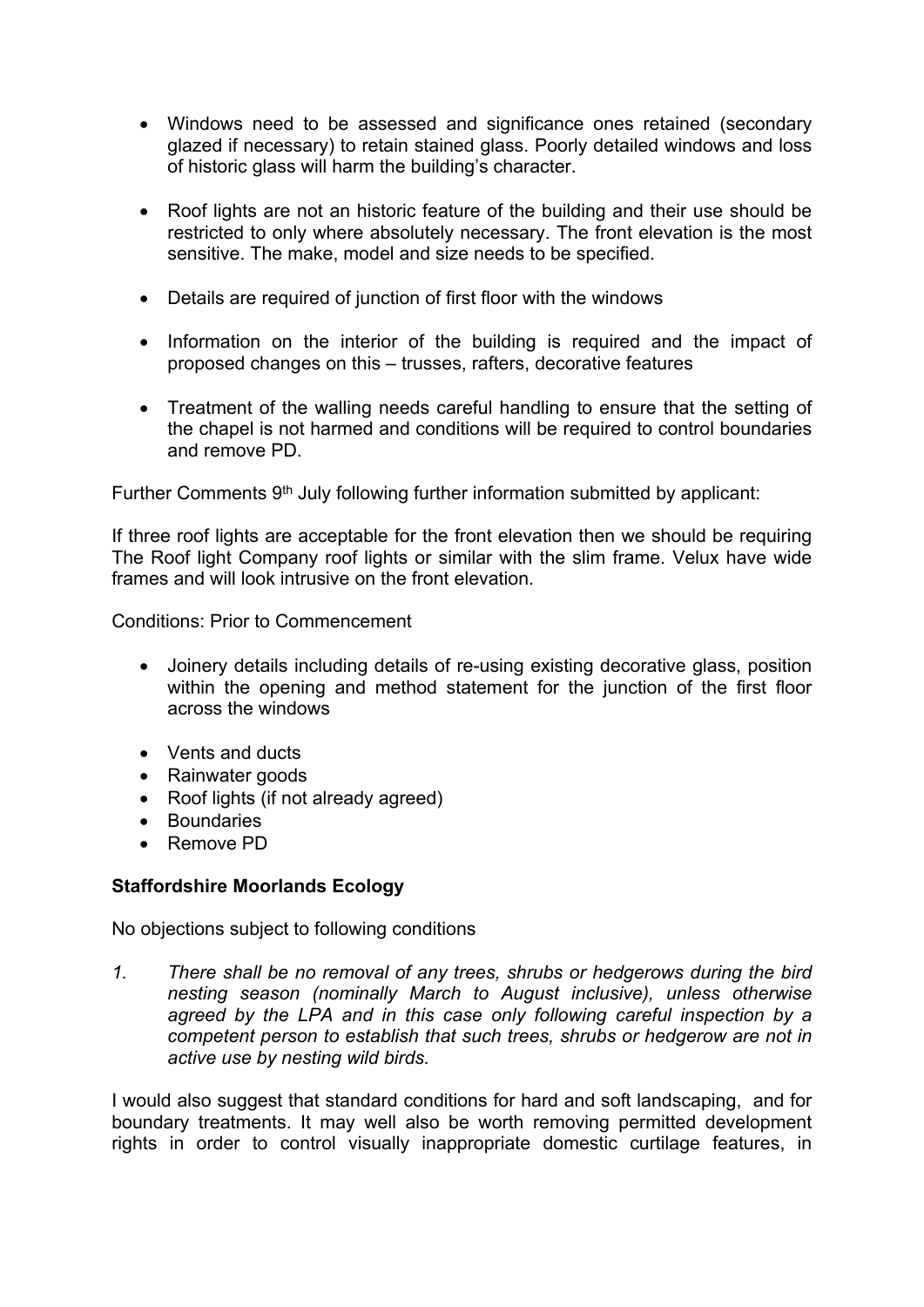particular standard 2m high panel/board fencing which would be incongruous and out of character with both the site itself and the local landscape setting. **SMDC Waste**

I have reviewed the plans as requested and I do not have any concerns with regards to waste collection or waste storage at this location. From the plans it shows plenty of outside space for the storage of wheel bins and the collection point would be where the property meets the adopted highway.

## **SMDC Building Control**

Initial response  $-26<sup>th</sup>$  July:

The information provided by the customer isn't sufficient enough. From a building control point of view, we would be asking the customer if there is provision to connect to an existing sewer, and if not, then is the ground suitable enough for a septic tank and soakaway.

Revised response – 28th August:

The tank can take up to six people so depending on the number of bedrooms and occupants of the proposed house this should be fine. However, a percolation test would be required on the outfall for both the rainwater and tank outfall to determine the condition of the ground and whether or not the existing ground could take the proposed outfall.

## **SCC Highways**

No objections subject to following conditions:

- 1. The development hereby permitted shall not be brought into use until details of the 2.4m x15m to the south and 2.4mx79m to the north visibility splays have been submitted to and approved in writing by the Local Planning Authority. The visibility splay shall thereafter be kept free of all obstructions to visibility over a height of 900 mm above the adjacent carriageway level and be provided in accordance with the approved plan prior to the development being brought into use.
- 2. The development hereby permitted shall not be brought into use until the parking and turning areas have been provided in accordance with the approved plans. The parking and turning areas shall thereafter be retained unobstructed as parking and turning areas for the life of the development.
- 3. The development hereby permitted shall not be brought into use until the access drive rear of the public highway has been surfaced and thereafter maintained in a bound and porous material for a minimum distance of 5m back from the carriageway edge in accordance with details to be first submitted to and approved in writing by the Local planning authority. The access shall thereafter be surfaced in accordance with the approved details.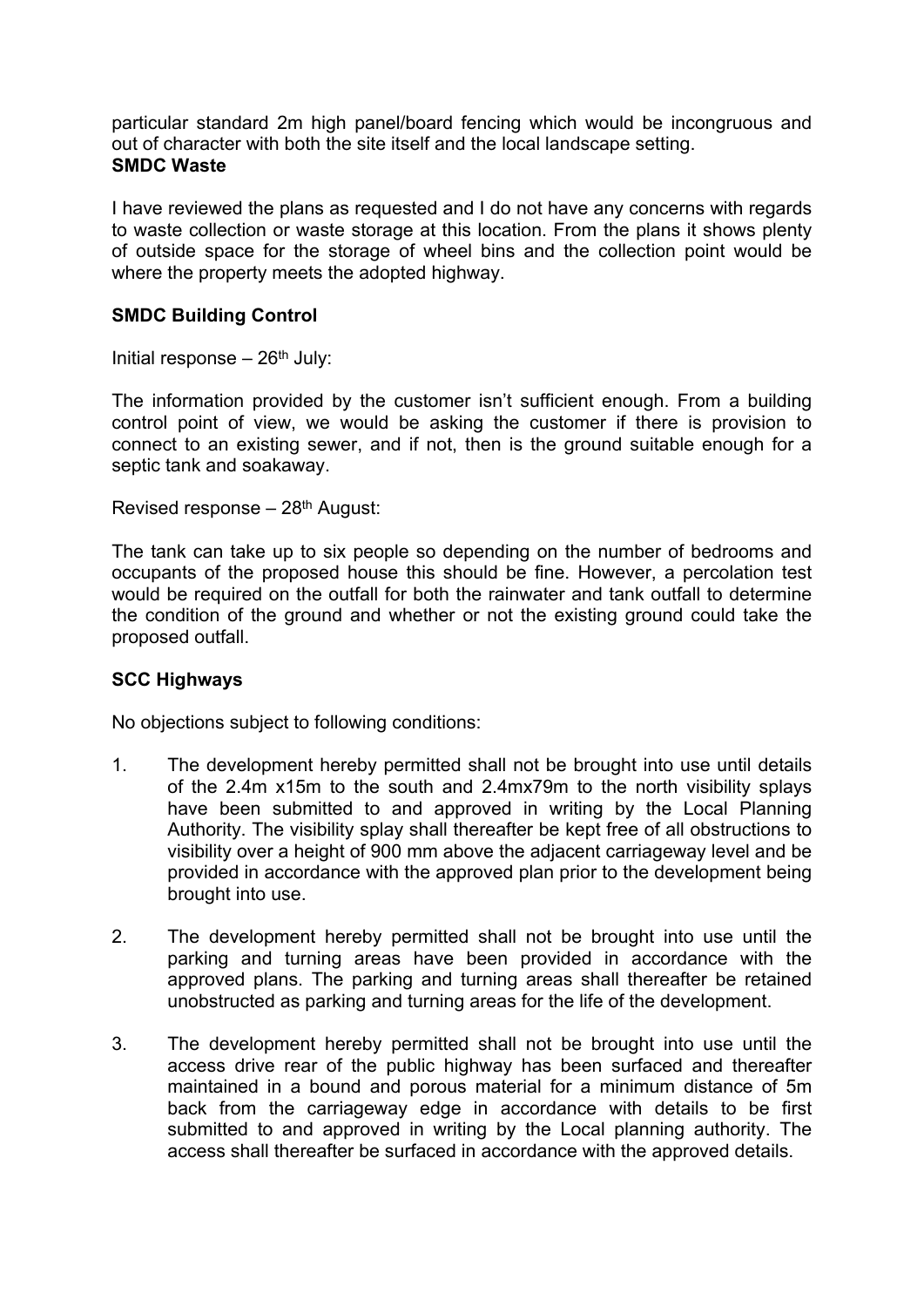# **7. OFFICER COMMENT AND PLANNING BALANCE**

## **Key Issues**

- **Principle of Development & Green Belt**
- **Impact on heritage assets**
- **Ecology**
- Design & Landscape Character
- **-** Amenity
- **Highway Safety**

## **Principle of Development & Green Belt**

- 7.1 The site is situated outside of the development boundary in the open countryside and within the North Staffordshire Green Belt. As such, this proposed Change of Use application is subject to Policies SS6, SS6c and R1 of the Core Strategy and restrictive policies relating to the Protection of the Green Belt contained in Chapter 13 of the NPPF.
- 7.2 Policy SS6c allows for the conversion of rural building in accordance with policies R1 and R2. Policy R2 sets out the types of housing development which would be supported in the rural areas outside of development boundaries. The policy supports the conversion of non-residential rural buildings for residential use where the following applies:
	- the building is suitable and worthy in physical, architectural and character terms for conversion
	- it can be demonstrated that agricultural or commercial use is not viable or suitable, or;
	- conversion to residential use would enable the building of particular merit to be safeguarded.
- 7.3 Paragraph 146 of the NPPF contains forms of development which would not be considered as inappropriate development within the Green Belt (and thereby acceptable in principle), provided they preserve the openness of the Green Belt and do not conflict with the five purposes of including land within it, as set out within paragraph 80 of the NPPF. One such form of development is "*the re-use of buildings provided that the buildings are of permanent and substantial construction*".
- 7.4 The existing building ceased to be in operation as a place of worship in September 2017 and is currently redundant. The Church is constructed from coursed rock face stone built in the 19<sup>th</sup> Century and is considered to constitute a building of suitable and worthy physical and architectural form and character which could be reasonably converted for residential use with minimal alterations to external and internal architectural features. Given the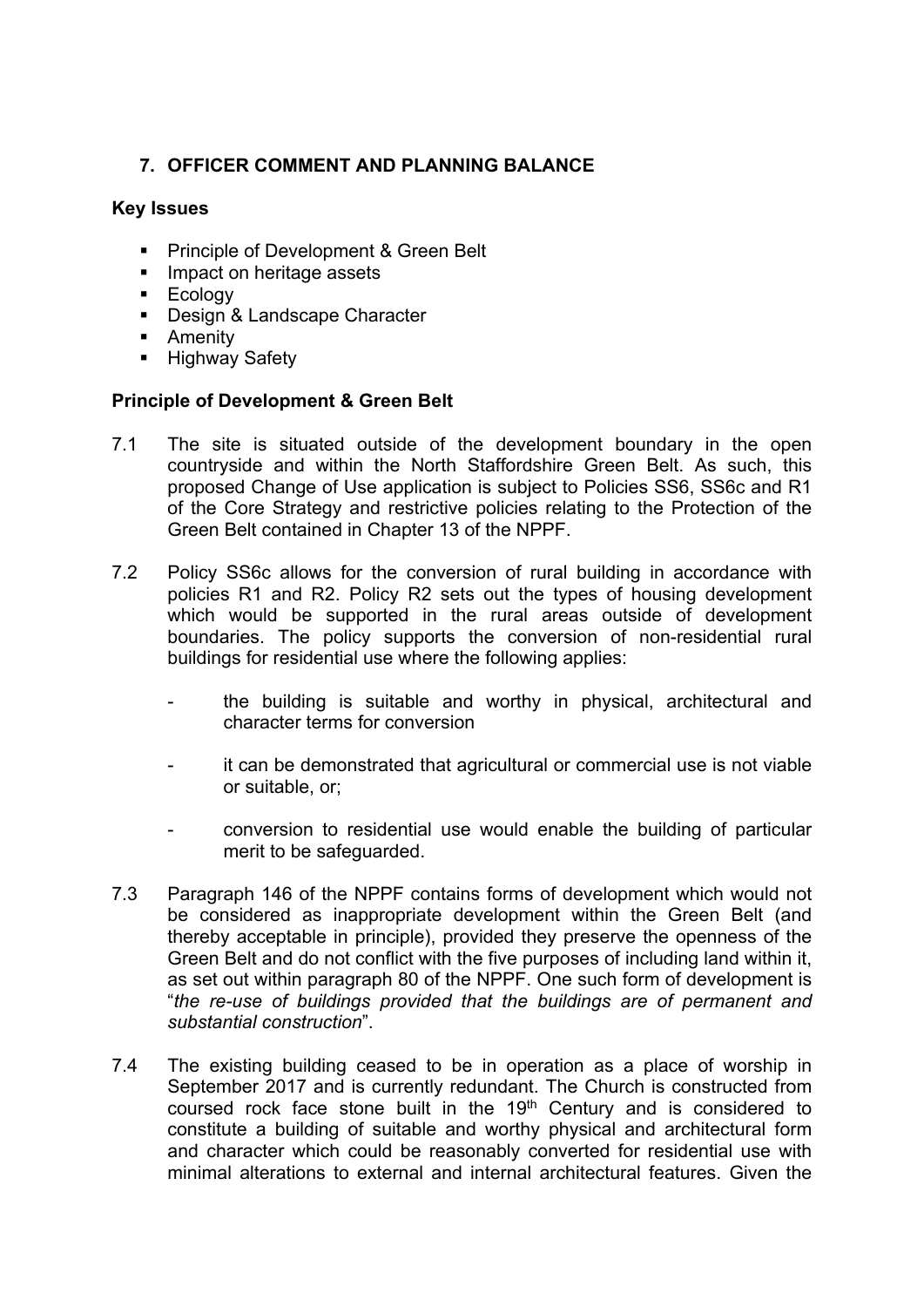former use of the building and external and internal site layout, it is clear that any agricultural or commercial use would be unsuitable.

- 7.5 The Church was constructed in 1875 and is constructed of a coursed rockfaced stone with a tiled roof. It is therefore considered that the building is considered to constitute a permanent and substantial construction. As such, the principle of re-using this redundant rural building in the Green Belt is considered to be acceptable in principle providing it preserves the openness of the Green Belt and do not conflict with the purposes of its designation.
- 7.6 The purposes of Green Belt are:
	- a) to check the unrestricted sprawl of large built-up areas;
	- b) to prevent neighbouring towns merging into one another;
	- c) to assist in safeguarding the countryside from encroachment;
	- d) to preserve the setting and special character of historic towns; and

e) to assist in urban regeneration, by encouraging the recycling of derelict and other urban land.

Given that the proposal involves the re-use of an existing building it will not exacerbate urban sprawl or result in any increased risk of merger of towns or result in additional encroachment into open countryside. There will be no greater impact on the setting of any historic towns. Although development of a dwelling in this location could potentially reduce demand for properties on derelict urban land, given the small scale of the development, this impact would be negligible.

- 7.7 Turning to openness, no new physical structures are proposed, and the site is well defined by a dry stone boundary wall and bordered by a line of mature vegetation on its northern and eastern boundaries. No external alterations are proposed as part of this application, with the exception of a number of roof ligths. Subject to sensitive boundary treatment and removal of Permitted Development Rights, it is considered that the proposed use of this building as a residential dwelling would not result in any adverse harm to the openness of the Green Belt.
- 7.8 Based on the above assessment against relevant local development plan policies and restrictive Green Belt policies contained within Chapter 13 of the NPPF, the proposed change of use from a place of worship to a dwelling is considered to constitute a sustainable form of development in the Green Belt which is acceptable subject to all other relevant material considerations.

#### **Loss of Community Facility**

7.9 Policy C1 of the Core Strategy relates to Creating Sustainable Communities and states that in order to create sustainable communities at a local level the Council will, inter alia, resist proposals involving the loss of community facilities unless:

(i) an alternative facility of the same type is available or can be provided in an accessible location in the same locality; or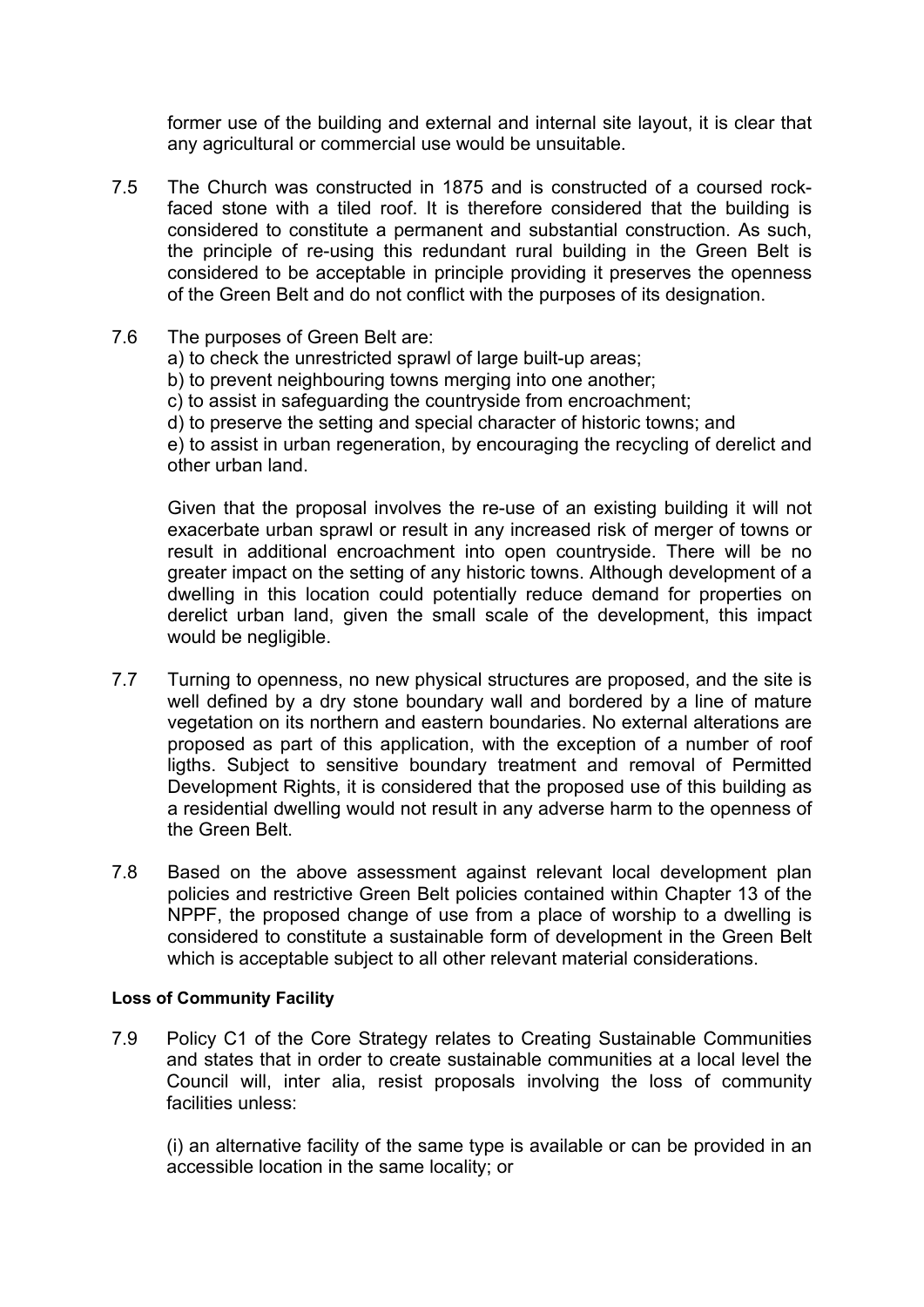(ii) a viability appraisal including a marketing exercise by a qualified professional demonstrates that there are no options for continued use as a community facility which are financially viable and it can be demonstrated that loss of the facility would not disadvantage local residents.

7.10 Biddulph and Victoria Centre Methodist Church is an active place of worship located in Biddulph Town Centre approximately 5km from the site, providing an alternative similar facility within a reasonably close proximity to the site. As such, the proposal satisfied the first bullet point to Policy C1 and is therefore considered to be sustainable in this regard.

#### **Impact on Heritage Assets**

- 7.11 The site is considered to be of local importance by the Conservation Officer and should therefore be treated as a non designated heritage asset. An application was made to Historic England by a member of the public to designate the Church as a listed building. A decision was received from Historic England on  $12<sup>th</sup>$  July 2018 stating that whilst the building is of local interest, there is no architectural or historic interest which would warrant its listing.
- 7.12 Policy DC2 of the Core Strategy states that the Council will safeguard and where possible enhance the historic environment, which includes buildings of local importance.
- 7.13 Paragraph 135 of the NPPF requires local authorities to take into account the effect of an application on the significance of a non-designated heritage asset. In weighing applications that affect directly or indirectly non designated heritage assets, a balanced judgement will be required having regard to the scale of any harm or loss and significance of the heritage asset.
- 7.14 The original plans and elevations submitted within the application raised comments by the Conservation Officer with regards to the proposed roof material; positioning and appearance of roof lights; importance of retaining historic windows; and that further clarification was required regarding the interior of the building.
- 7.15 A Heritage Statement assessing the significance of the building and proposed alterations was duly submitted by the applicant's agent, together with revised plans, sections, elevations and internal photographs. Upon reviewing this information, the Conservation Officer has commented that there is no objection subject to strict conditions.
- 7.16 Based on the comments received by the Conservation Officer and the imposition of a number of conditions, the proposed change of use would not result in any harm to the character and appearance of this non-designated heritage asset. It is also considered that converting this redundant building to a residential dwelling allows the opportunity to ensure that the character and appearance of this locally important heritage asset is preserved. The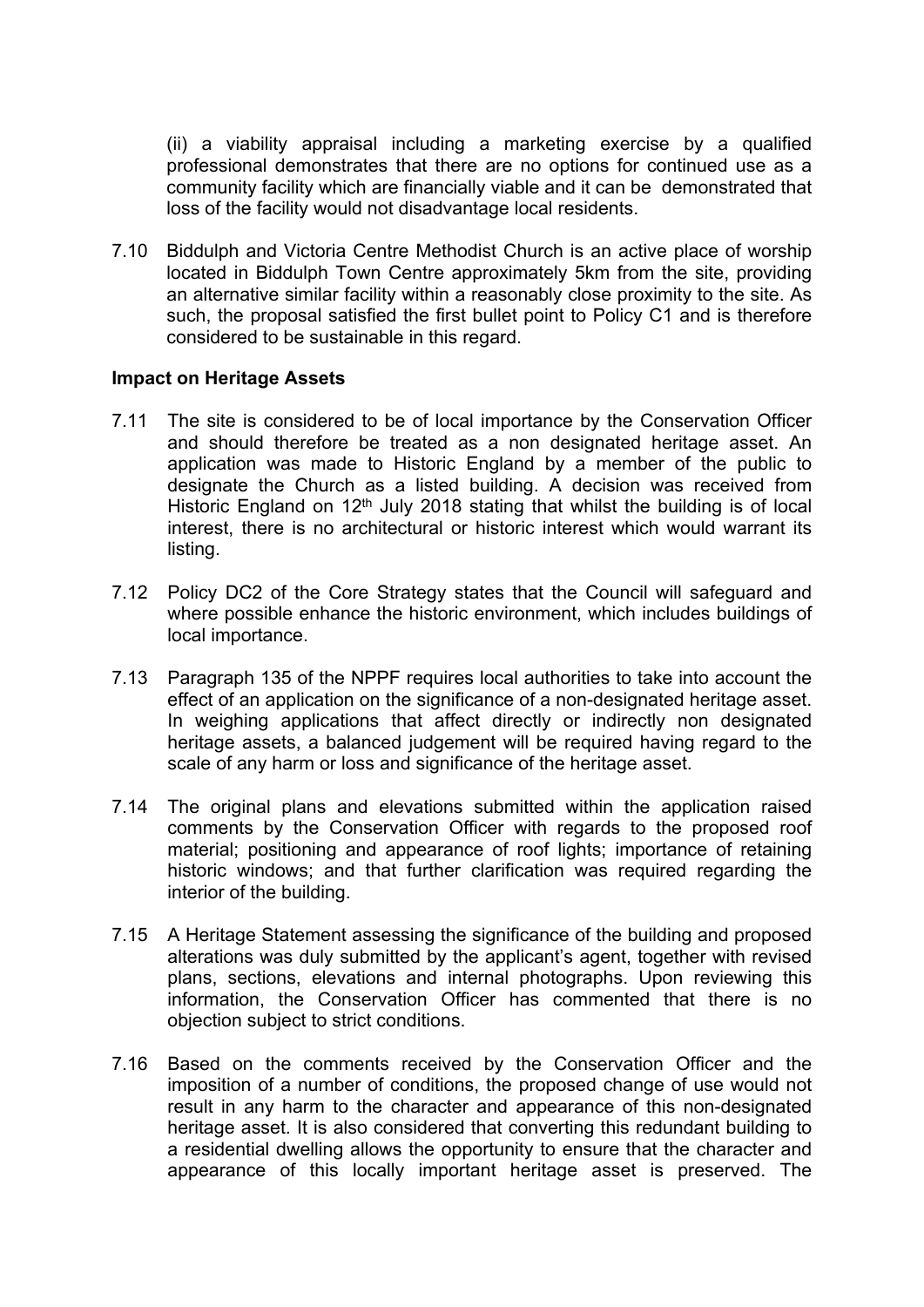application is therefore judged to comply with policy DC2 of the Core Strategy and paragraph 135 of the NPPF.

# **Ecology**

- 7.17 Policy NE1 of the Core Strategy requires all new development proposals to conserve or enhance ecological assets within the district. This includes protecting and enhancing habitats and species of principal importance, as identified in legislation. Chapter 11 of the NPPF contains the relevant national policies relating to nature conservation.
- 7.18 An Extended Phase 1 Habitat Survey & Daytime Bat Survey has been submitted as part of this application. The survey found no evidence of bat activity and therefore the structure is considered to offer negligible potential for a bat roost. As such, no further survey work was recommended, although appropriate mitigation has been recommended depending on when development takes place.
- 7.19 There are no objections from the Council's Ecologist subject to appropriate conditions being applied to the development.
- 7.20 Based on the results of the submitted survey and the response from the Council's Ecologist, it is considered that subject to appropriate conditions the proposed change of use will not result in any adverse harm to any protected species or any other ecological asset, in accordance with policy NE1 of the Core Strategy and Chapter 15 of the NPPF.

# **Design & Landscape Character**

- 7.21 Policies SS1 and DC1 of the Core Strategy set out the design principles and considerations for all new development proposals in the District. Development should be designed to respect the site and its surroundings and promote a positive sense of place and identity through its scale, density, layout, siting, landscaping, character and appearance. Paragraph 56 of the NPPF highlights the importance of good design and that it forms a key part of achieving sustainable development.
- 7.22 Policy DC3 of the Core Strategy supports development which respects local landscape character.
- 7.23 Paragraphs 124 and 127 of the NPPF highlight that the creation of high quality buildings and places is fundamental to what the planning and development should achieve, and that development should add overall quality to an area for the lifetime of development, by being visually attractive as a result of good architecture, layout and effective landscaping.
- 7.24 The original Proposed Site Plan (Drawing Ref: 1026-05) showed the rear garden area to cover the majority of the existing grass area, maintaining a boundary between the graveyard and the proposed garden area. Following a significant number of objections from members of the public regarding the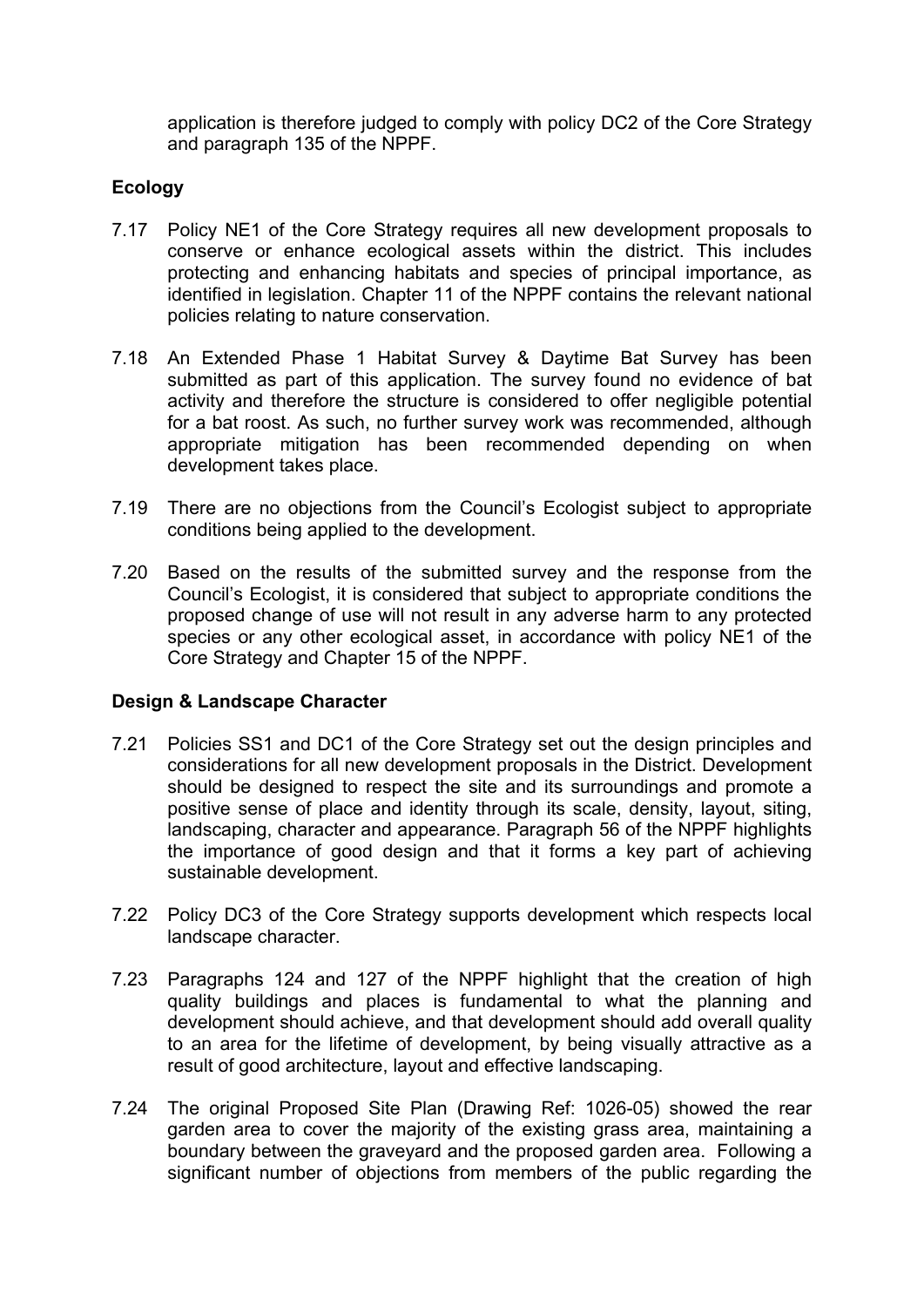close proximity and relationship between the graveyard and proposed rear garden, the applicant was asked to reduce the footprint of the garden to allow more space to be retained for members of the public to visit the graveyard and reflect.

- 7.25 Following a revision to the proposed site plan the footprint of the garden area significantly reduced. A final Site Layout (Rev E) is the subject of the assessment which shows a new pedestrian access from Lask Edge Road separate to the vehicular access, with the existing access at the northern part of the site discontinued.
- 7.26 The revised rear garden is of a reduced size which retains the area immediately adjacent to the graveyard for public access, which includes a memorial bench towards the northern boundary. Access from the north eastern gate will continue to be retained. This revised layout is considered to be acceptable. However, it is considered to be appropriate to remove permitted development rights for garden structures.
- 7.27 With the exception of roof lights and replacement roof tiles, no external alterations are proposed to the existing building. Subject to the strict conditions that will ensure that the character of the building is retained, the proposed change of use would be of an acceptable scale, height, massing, layout, character and appearance, which preserve the rural character of the landscape, in accordance with policies SS1, DC1 and DC3 of the Core Strategy and paragraphs 124 and 127 of the NPPF.

## **Amenity**

- 7.28 Policy DC1 of the Core Strategy requires all new developments to protect the amenity of the area, including residential amenity. Aspects of residential amenity include satisfactory daylight, sunlight, outlook, and privacy. The council's 'Space About Dwellings' SPD provides further guidance with regards to required distances between habitable windows and minimum amenity space standards. Paragraph 17 of the NPPF requires all development to ensure a high standard of amenity for current and future occupiers,
- 7.29 The application site lies at the corner of a road junction, with the nearest residential property 'Chapel Cottage' situated some 50m to the south adjacent to Lask Edge Road. Two public right of ways are within the vicinity of the site. The first heads in a north easterly direction from Lask Edge Road opposite the eastern side elevation of the Church. The second runs east to west along the single farm track beyond the northern boundary.
- 7.30 Given the layout of the site, and distance of the nearest property, there are not considered to be any adverse impacts to the residential amenity of any neighbouring property. Due to the existing screening to the east and north of the site, it is also considered that no harm to the recreational amenity for users of either public footpath will occur as a result of this use.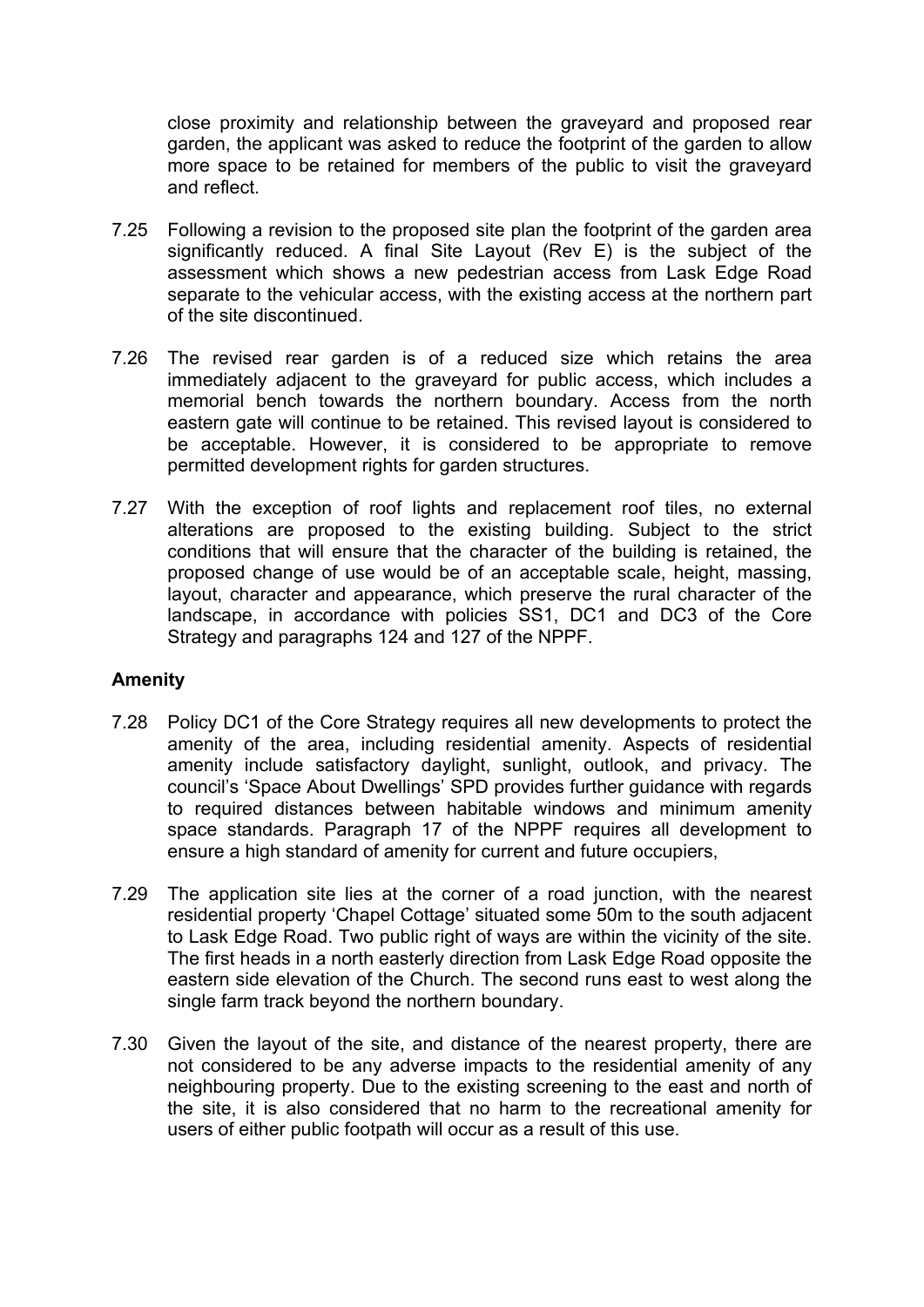- 7.31 A significant number of objections have been received from members of the public in relation to the originally submitted plans. Many refer to the small separation distance between the proposed rear garden, driveway and graveyard, and that the majority of what is currently public space is taken up by a private garden.
- 7.32 Having considered these objections, it was requested that the footprint and width of the rear garden area be reduced so that the eastern boundary of the garden runs directly parallel with the western stone wall boundary.
- 7.33 This revised plan shows that the shortest distance between the edge of the driveway and existing graveyard is 2.0 metres. Subject to sensitive soft landscaping and boundary treatments, the revised plan is considered to represent an acceptable solution with regards to the proposal respecting the privacy of visitors to the graveyard.
- 7.34 In light of the above, the revised layout of the proposed curtilage is considered to be acceptable with regards to public and visual amenity, in accordance with policy DC1 of the Core Strategy and paragraph 17 of the NPPF.

## **Highway Safety**

- 7.35 Policy T1 of the Core Strategy requires all new development to be located where it can be satisfactorily accommodated within the existing highway network. Paragraph 108 of the NPPF requires safe and suitable access to all developments. Paragraph 109 states that development should only be refused on highway grounds if there would be an unacceptable impact on highway safety, or the residual cumulative impacts on the road network would be severe.
- 7.36 The final proposed site plan (Rev E) shows a proposed access from Lask Edge Road approximately 8m in width with exit visibility splays taken from 2.4m behind the edge of the carriageway.
- 7.37 The proposed site plan shows off street parking provision for two vehicles with a turning area. It is considered that two parking spaces for a three bedroom property are sufficient.
- 7.38 The Highways Authority have stated they have no objection to the proposed access subject to conditions which include the parking and turning areas are completed prior to the dwelling being brought into use.
- 7.39 Based on the above, it is considered that the proposed development will not result in any severe adverse harm with regards to highway safety and therefore the application is compliant with policy T1 of the Core Strategy and paragraph 109 of the NPPF.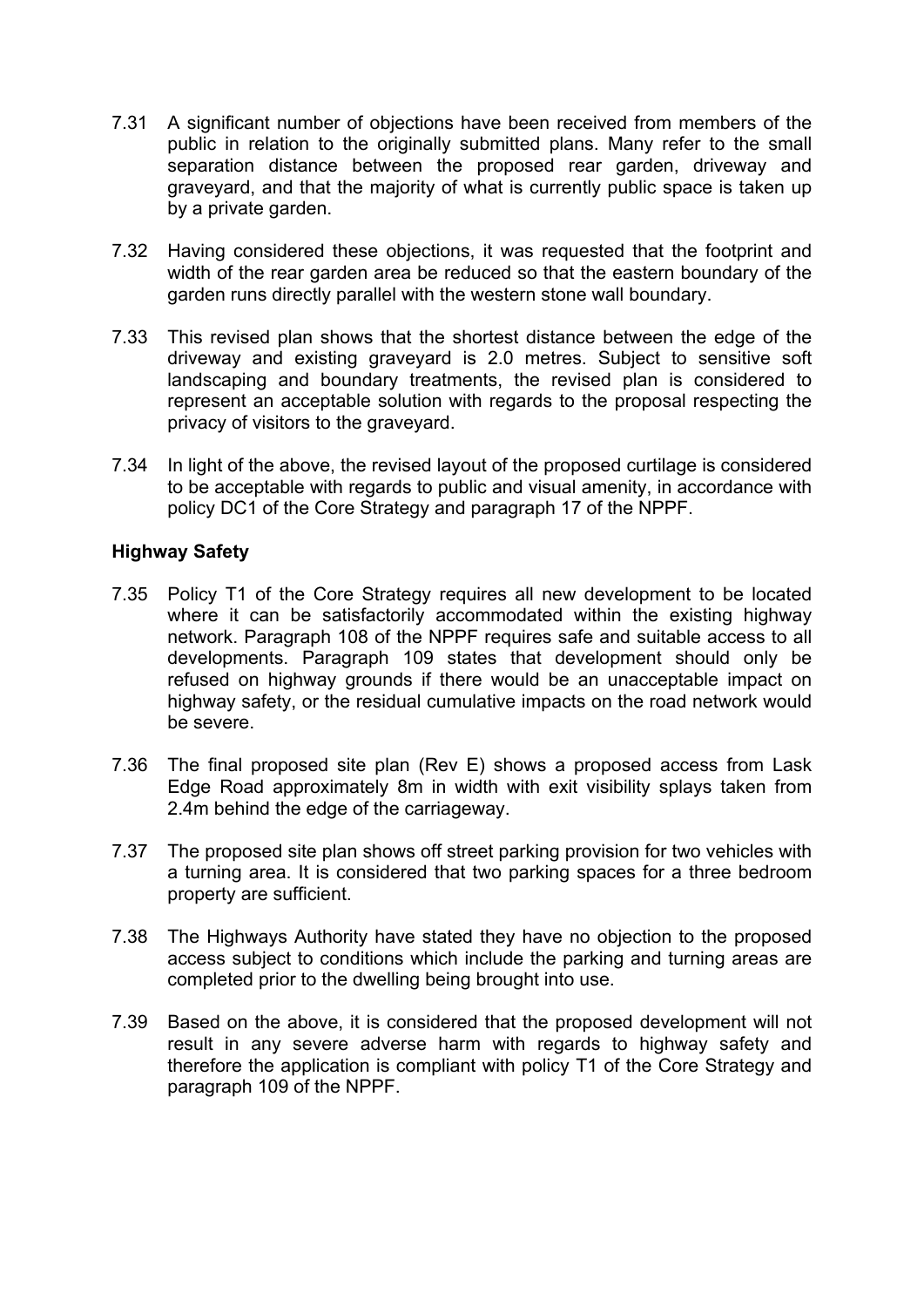## **Other Matters**

- 7.40 Objections have been received from members of the public with regards to a lack of detail and clarity with regards to foul drainage. Due to the sites rural location, it was considered appropriate to request the applicant address the issue of drainage prior to determination.
- 7.41 With regards to the latest drainage scheme, Building Control have stated that the scheme will work for up to six people. The converted property is shown to have two double bedrooms which equates to a maximum of four occupants, and as such is considered to be acceptable. This is subject to a percolation test which would be required on the outfall for both the rainwater and tank outfall to determine the condition of the ground and whether or not the existing ground could take the proposed outfall.
- 7.42 Based on this consultation response, it is considered that the applicant has submitted sufficient information to allow the application to be determined, and that a percolation test should be submitted and approved by the local authority prior to the proposed use coming into operation.
- 7.43 All other material objections, which include the potential impact upon the existing graveyard and the amenity of people visiting it have been addressed within this report.

## **Planning Balance/Conclusion**

- 7.45 The development would provide a single dwelling into the District, where the Councils are currently unable to demonstrate a 5 year supply of housing land. The conversion of the building would ensure that the important architectural qualities and historic features of this non-designated heritage asset are preserved, supporting the aims of Chapters 5 and 16 of the NPPF. Both are considered to be benefits that weigh heavily in favour of the proposal.
- 7.46 Policy S1a of the Core Strategy reflects the presumption in favour of sustainable development set out at paragraph 11 of the NPPF. For decision making this means approving development proposals that accord with the development plan without delay unless any adverse impacts of doing so would significantly and demonstrably outweigh the benefits, when assessed against the policies in this Framework taken as a whole; or specific policies indicate development should be restricted.
- 7.47 The site is located outside of the development boundary within the Green Belt and is therefore subject to restrictive policies contained within Chapter 13 of the NPPF. Paragraph 146 of the NPPF allows for the re-use of buildings within the Green Belt providing they are of a permanent and substantial construction and do not have any further harm on openness or the purposes of including the land within the Green Belt. The building is of a permanent and substantial construction and would not result in any harm to the openness of the Green Belt or the purposes of including land within it, and thereby constitutes a sustainable form of development within the Green Belt.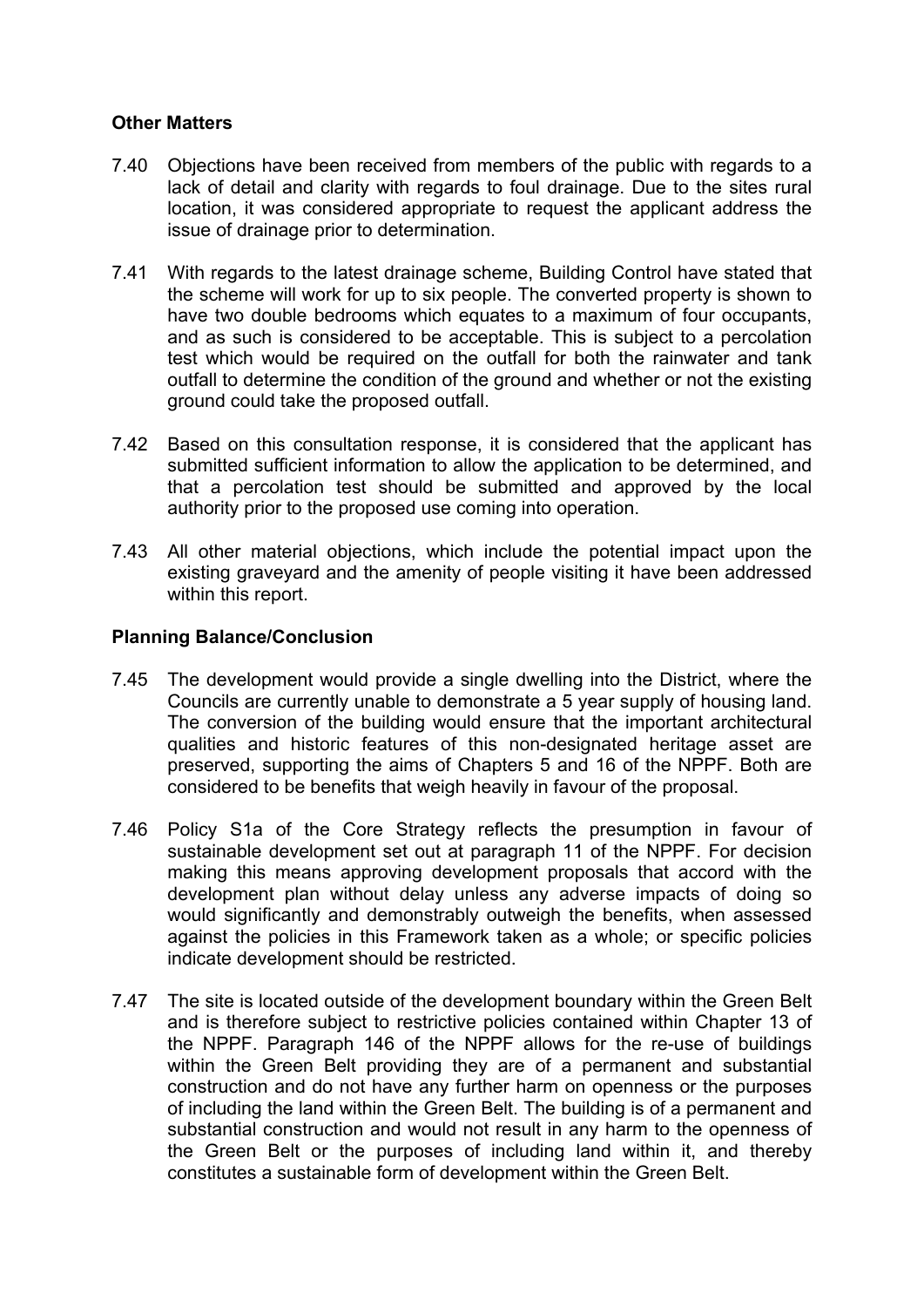- 7.48 A similar alternative facility (Biddulph Methodist Church) is situated approximately 5km from the site. The proposal is therefore considered to be in accordance with Policy C1 of the Core Strategy and as such the loss of this community facility is not considered to result in any adverse impacts; constituting a sustainable form of development in this regard.
- 7.49 Lask Edge Methodist Church is considered to be a building which is not suitable or viable for commercial use, and is of a suitable and worthy in physical and character terms for a residential conversion which will allow this non-designated heritage asset to be safeguarded, in line with policies SS6, SS6C, DC2 and R2 of the Core Strategy and paragraph 197 of the NPPF.
- 7.50 Subject to conditions, the Council's Ecologist is satisfied with the findings of the submitted Ecological survey and as such it is considered that the application is in accordance with policy NE1 of the Core Strategy and relevant policies contained within Chapter 15 of the NPPF.
- 7.51 The proposed site layout in its final revised form has addressed all concerns raised by members of the public with regards to potential impacts to the adjacent graveyard and surrounding amenity area for visitors. This has been done by reducing the area of rear garden thereby retaining a significant area of land for visitors to the graveyard; and creating a new separate pedestrian access. Sensitive boundary treatment will be required and is to be secured by condition.
- 7.52 The proposal has not been judged to have any adverse impacts to the rural landscape character or residential amenity, in accordance with policies R2, DC1 and DC3 of the Core Strategy and paragraph 127 of the NPPF.
- 7.53 The site layout in its final revised form is considered to be acceptable in highway safety terms, as an appropriate exit visibility splay has been demonstrated from the proposed access to Lask Edge Road. It is therefore considered that there would be no adverse impacts with regards to Highway Safety, in line with policies DC1 and T1 of the Core Strategy and paragraph 109 of the NPPF.
- 7.54 Following concerns relating to a lack of detail regarding the drainage of foul waste from the site in this rural location, the applicant has been required to submit a drainage scheme, the latest plans of which have been reviewed and approved by Building Control subject to a percolation test to determine the condition of the ground prior to the change of use coming into effect.
- 7.55 In conclusion, the application is considered to comply with the relevant restrictive policies contained within Chapter 13 of the NPPF and therefore comprises a sustainable form of development within the Green Belt. There are no adverse impacts which significantly or demonstrably outweigh the modest benefit of introducing a single dwelling to the area which utilities a redundant building and which allows a building of architectural merit to be preserved.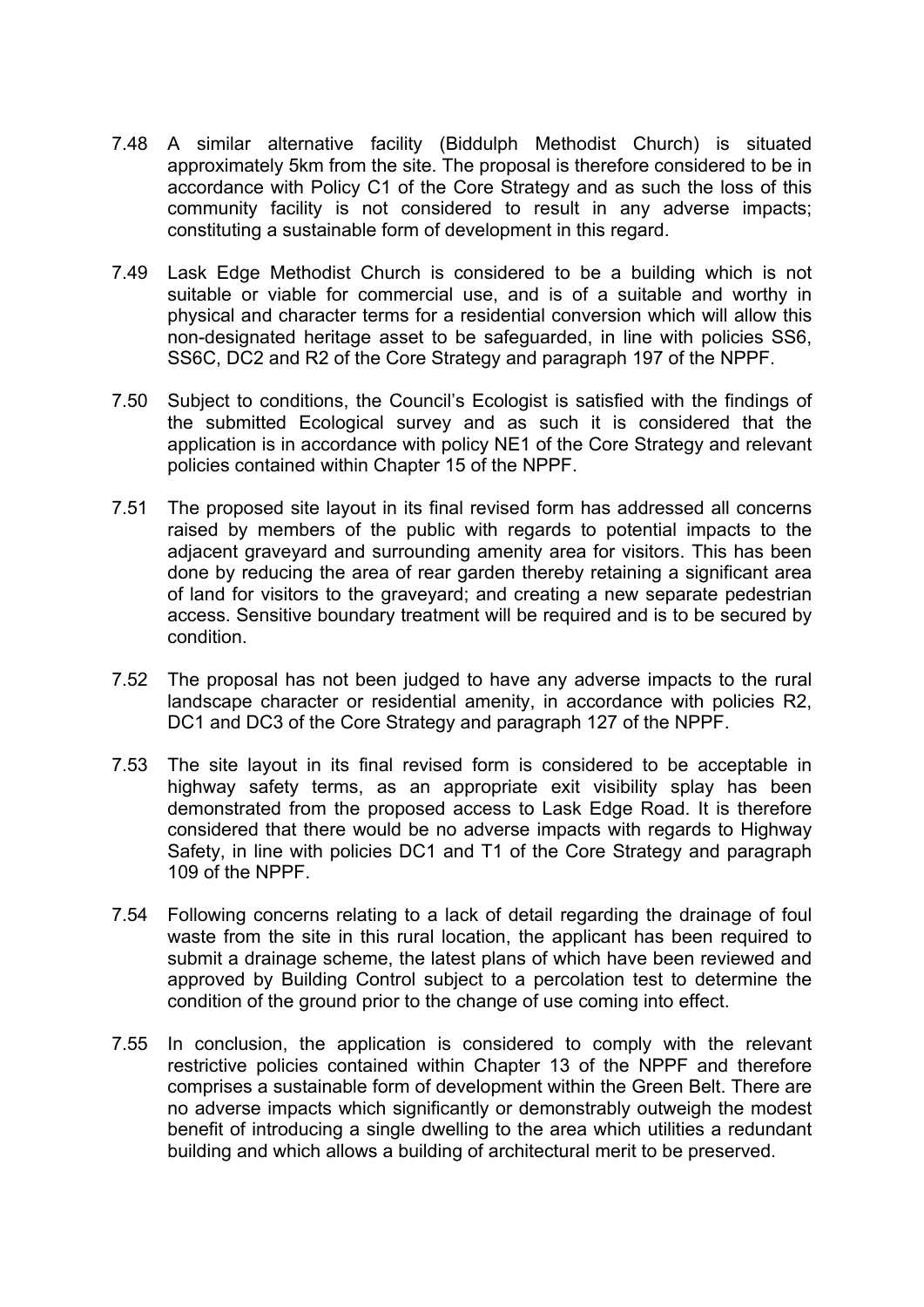7.56 As such, in line with policy SS1a of the Core Strategy and paragraph 11 of the NPPF, the application is recommended for approval subject to appropriate conditions.

#### **8. RECOMMENDATION:**

- **A. Approve subject to the following conditions:**
- **1. The development hereby permitted shall be begun before the expiration of three years from the date of this permission.**

**Reason:- To comply with the provisions of Section 51 of the Town & Country Planning, Planning and Compulsory Purchase Act, 2004.**

**2. The development hereby approved shall be carried out in accordance with the following Approved Plans:**

| • Location and Block Plans                | 1026-06       |
|-------------------------------------------|---------------|
| • Existing and Proposed Site Plan         | 1026-05 Rev E |
| • Proposed Plans, Sections and Elevations | 1026-04       |
| • Drainage and External Works Layout      | 18378-100-P01 |
| • Drainage and External Works Details     | 18378-101-P01 |

**Reason:- For the avoidance of doubt and in the interests of proper planning**

**3. There shall be no removal of any trees, shrubs or hedgerows during the bird nesting season (March to August inclusive), unless otherwise agreed in writing by the LPA and following careful inspection by a competent person to establish that such trees, shrubs or hedgerow are not in active use by nesting wild birds.**

**Reason: - In the interests of preserving environmental and biodiversity assets in**

**accordance with policy NE1 of the Staffordshire Moorlands Core Strategy and Chapter 15 of the NPPF**

**4. Prior to the commencement of development a Percolation Test shall carried out and a report containing the results of the test shall be submitted to, and agreed in writing by, the local planning authority. Subject to this test being accepted, the drainage scheme shall be carried out in accordance with the approved plans (Drawing Ref: 18378- 100-P01 & 18378-101-P01).**

**Reason:- In the interest of public amenity and the environment, in line with Policies SD4 and DC1 of the Staffs Moorlands Core Strategy**

**5. The exit visibility splay as shown on the Revised Proposed Site Plan (Drawing Ref: 1026-05 Rev E) shall be maintained and kept free of all obstructions to visibility over a height of 900mm above the adjacent**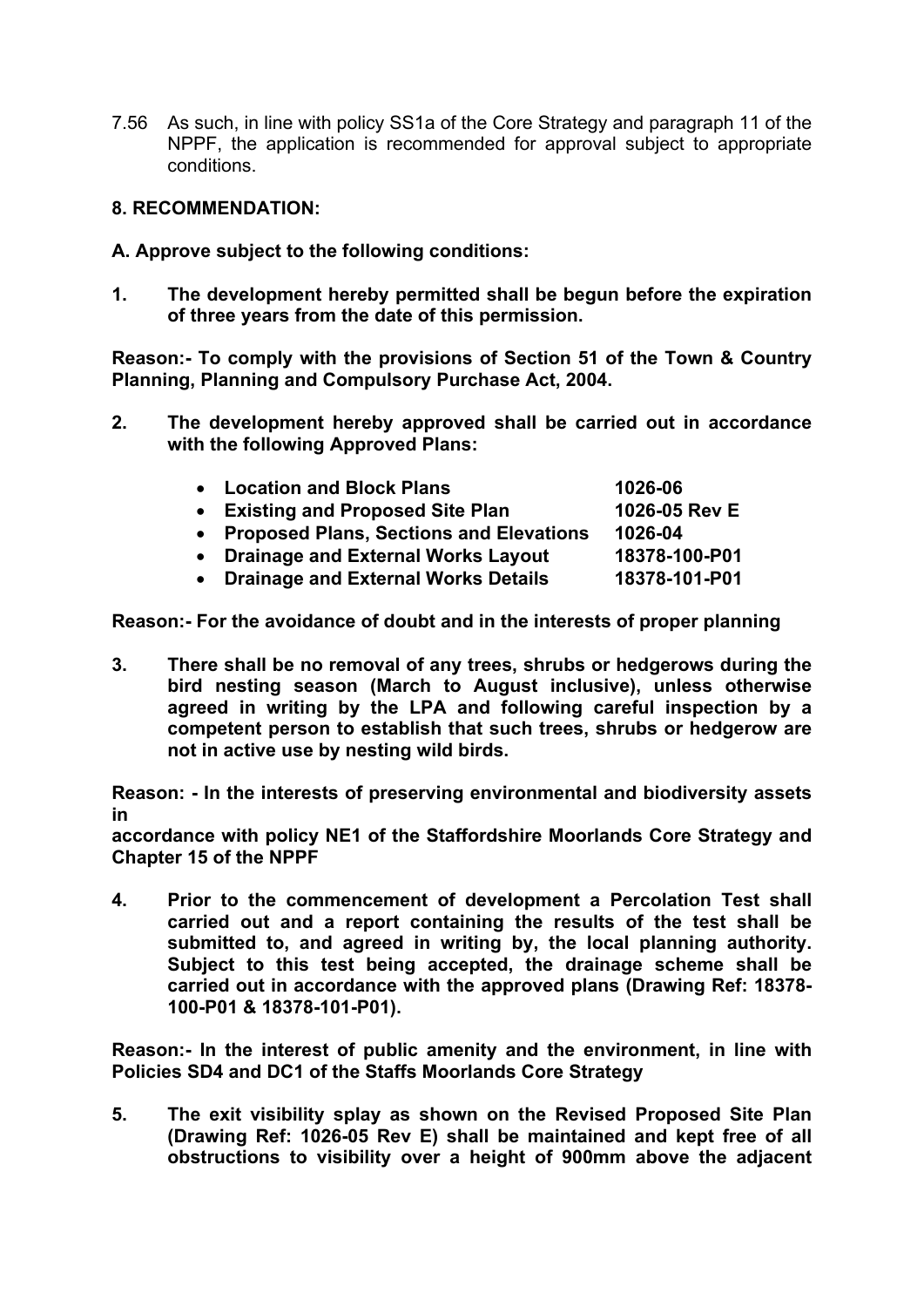**carriageway level and be provided in accordance with the Revised Site Plan prior to the development being brought in to use.**

**Reason:- In the interests of Highway Safety in line with policy T1 of the Core Strategy and paragraph 109 of the NPPF.**

**6. Prior to occupation, the parking and turning areas will be provided in accordance with the approved plans. The parking and turning areas shall thereafter be retained unobstructed as parking and turning areas for the lifetime of the development.**

**Reason: - In the interests of Highway Safety in line with policy T1 of the Core Strategy and paragraph 109 of the NPPF.**

**7. Prior to commencement of development, details of the materials to be used in the construction of the private access drive shall be submitted to and agreed in writing by the Local Planning Authority. The development shall be carried out in accordance with the approved details.**

**Reason:- In the interests of Highway Safety in line with policies DC1 and T1 of the Core Strategy and paragraph 109 of the NPPF.**

**8. Prior to occupation, the access drive shall be surfaced and thereafter maintained in a bound and porous material for a minimum distance of 5m back from the carriageway edge.**

**Reason:- In the interests of Highway Safety in line with policies DC1 and T1 of the Core Strategy and paragraph 109 of the NPPF.**

**9. Prior to commencement of development, a scheme detailing all boundary treatments shall be submitted to and agreed in writing by the Local Planning Authority. The development shall be carried out in accordance with the approved details.**

**Reason:- In the interests of high quality design in line with policy DC1 of the Core Strategy and paragraph 127 of the NPPF**

**10. Prior to commencement of development, details of joinery; vents and ducts; rainwater goods; and roof lights; shall be submitted to and agreed in writing by the Local Planning Authority. The development shall be carried out in accordance with the approved plans.**

**Reason:- In the interests of preserving heritage assets in line with policy DC2 of the Staffs Moorlands Core Strategy and relevant policies within Chapter 16 of the NPPF.**

**11. Notwithstanding the provisions of the Town and Country Planning (General Permitted Development) Order 2015 (or any amendment) no development as specified in Part 1, Schedule 2 Classes A-E and Part 2,**